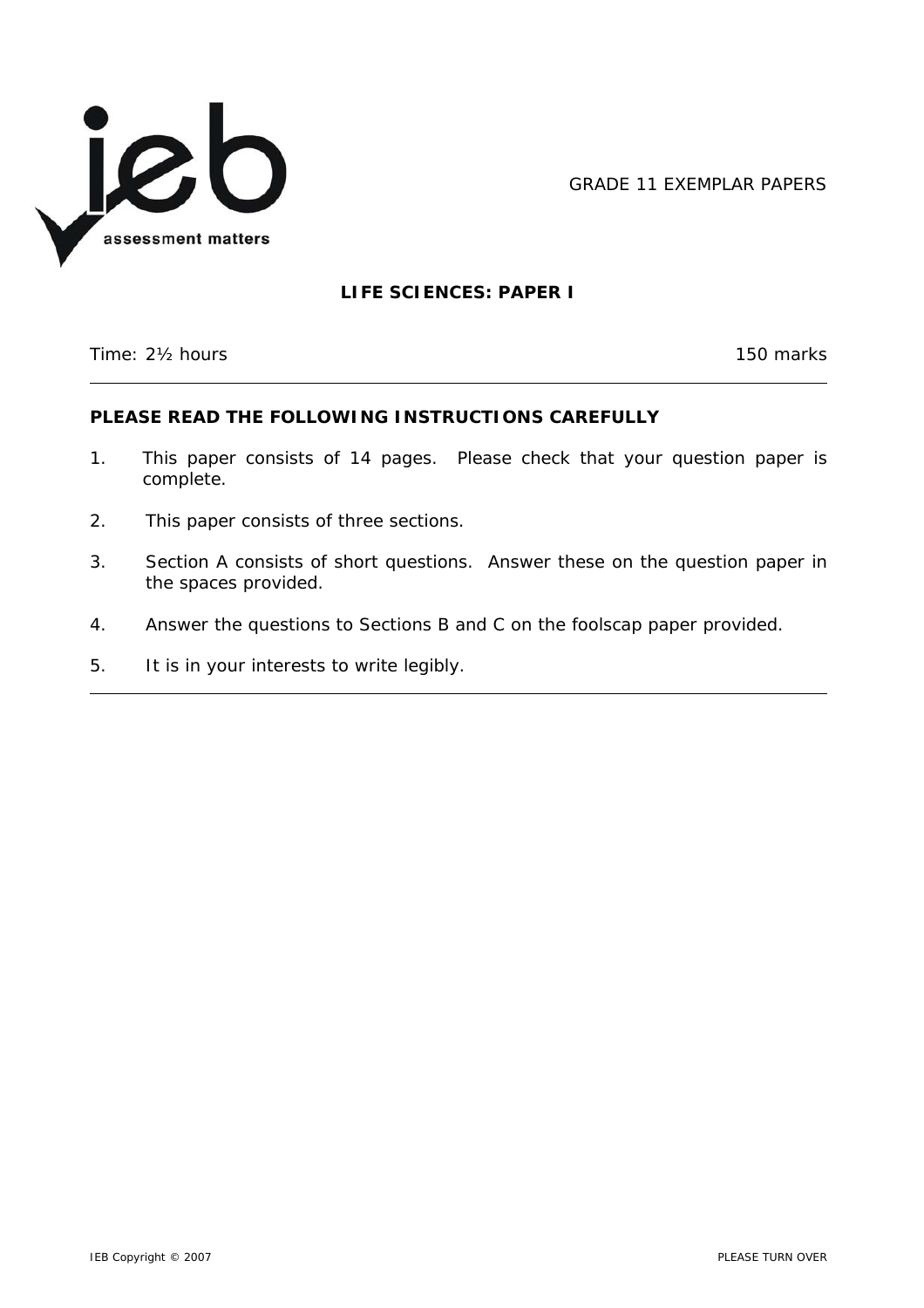# **SECTION A**

# **Answer the questions in this section in the spaces provided on this paper.**

# **QUESTION 1**

1.1 Penicillin was discovered by a scientist called Alexander Fleming in 1928 while he was working with bacteria growing on a nutrient medium (agar). He noticed that on one of the plates there was a fungal growth. Around this fungal growth, was a clear area where no bacteria were growing. (See the diagram below). The bacteria had been affected by 'something' that had been released by the fungus. The fungus was identified as *Penicillium* . Tests showed that *Penicillium* was not toxic to humans and could be used to treat bacterial infections.

# **Fleming's famous plate**



1.1.1 Give the generalised term used for medicines such as penicillin that kill off bacterial infections.

 $\hspace{1.5cm} (1)$ 

1.1.2 Name TWO diseases that can be treated by using penicillin.

(2)

1.1.3 Some bacteria have become resistant to penicillin. Explain this statement.

(2)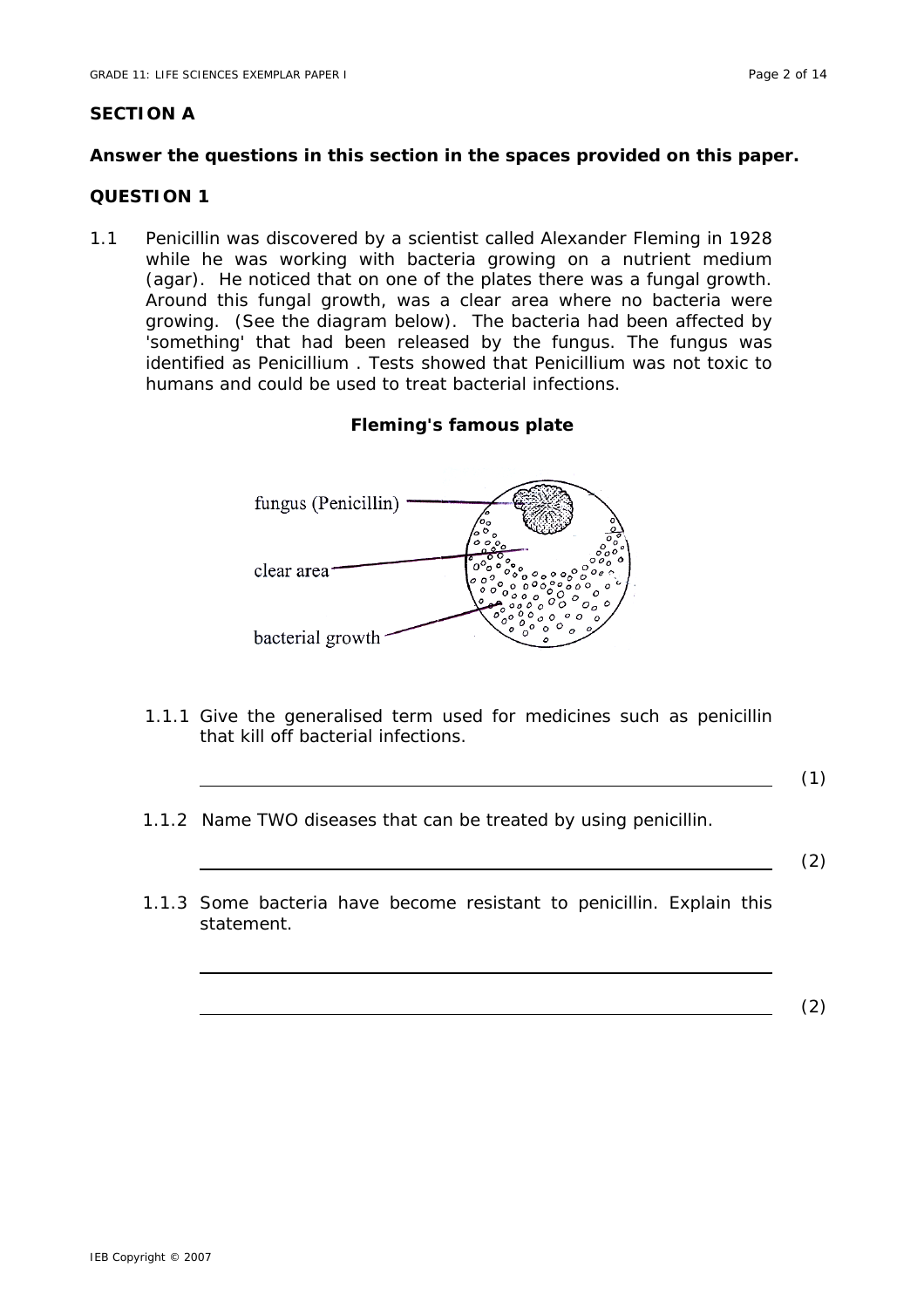- 1.1.4 In some areas of South Africa today, TB medications are not curing some patients of this crippling disease. The TB bacteria are resistant to TB drugs. One way that encourages TB bacteria to become drug resistant is because the patient does not complete the full course of medicines that the doctor prescribes.
	- (a) Why do you think this is the case?

(2)

 $\sim$  (3)

(b) What recommendations would you give a TB patient about taking their medication?

1.1.5 Explain one way in which our blood system can protect us against being infected by the TB bacteria.

> (6) **[16]**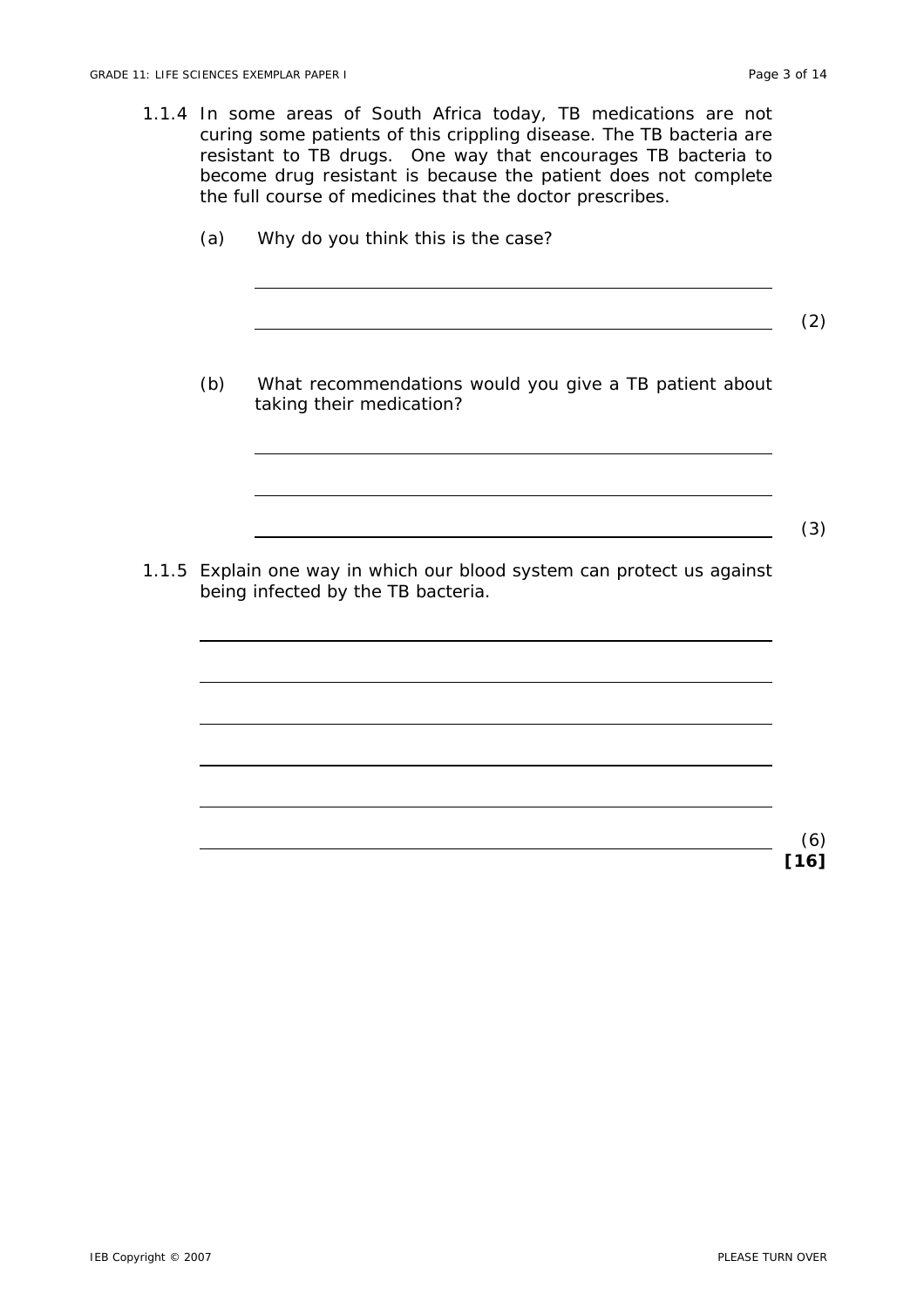1.2 A fungus *Phtophthora infestans,* causes a severe disease called late blight in potato plants. It not only kills the leaves of the plant but it also attacks the tubers causing them to rot in the soil. This fungal disease changed the course of history in Ireland between 1843 and 1847 when the weather conditions were just right for the growth of this fungus. This resulted in a large scale food famine. Potatoes were the staple diet of the poor people and a quarter of a million people died.

During this time over a million Irishmen immigrated to New York City.

Study the diagram below of a section through a leaf and the fungal threads (*Phtophthora infestans*) growing in the leaf.



# **Diagram to show the growth of potato blight on a potato leaf**

- 1.2.1 Write in the two missing labels above. (2)
- 1.2.2 Explain why this fungus is a parasite.

1.2.3

(a) In which plant tissue do you think the rhizoids are embedded?

(1)

(2)

(b) Give a reason for your answer in 1.2.3 (a) above.

(2)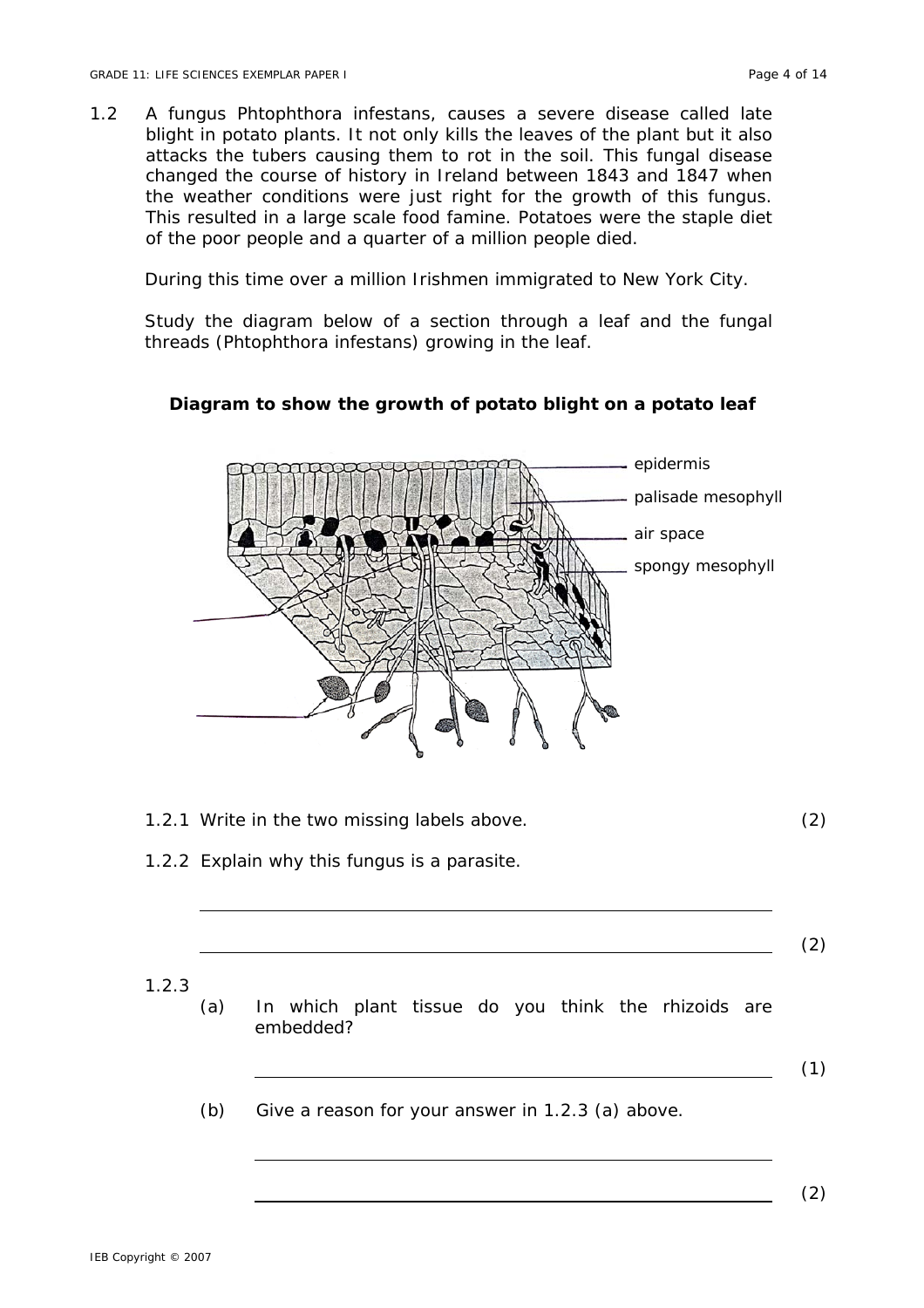1.2.4 What weather conditions would have encouraged the growth of this fungus?



1.3 The data in the table below are results of an investigation into the efficiency of a male athlete's heart rate during exercise and the amount of blood pumped from his heart per minute as his heart rate changed.

| Heart rate<br>(beats per min)                  | 55   | 80   | 120 | 150  | 170  |
|------------------------------------------------|------|------|-----|------|------|
| Cardiac output<br>ัcm <sup>3</sup><br>per min) | 4000 | 5200 | 600 | 5800 | 4600 |

- 1.3.1 Circle the letter of the statement below which is the correct interpretation of the data:
	- A His heart rate and cardiac output doubled during exercise
	- B His heart rate had little or no effect on the output of his blood
	- C As his heart rate increased, the volume of blood output with each beat decreased as time went on
	- D The faster his heart beat, the more blood it pumped out each minute (2)
- 1.3.2 How is the efficiency of the male athlete being measured?
- 1.3.3 Name the independent variable in the investigation above.
- 1.3.4 Name TWO variables that would have to be kept constant during this investigation.
- 1.3.5 Give another term for 'beats per minute'.

(1)

(2)

(1)

(2)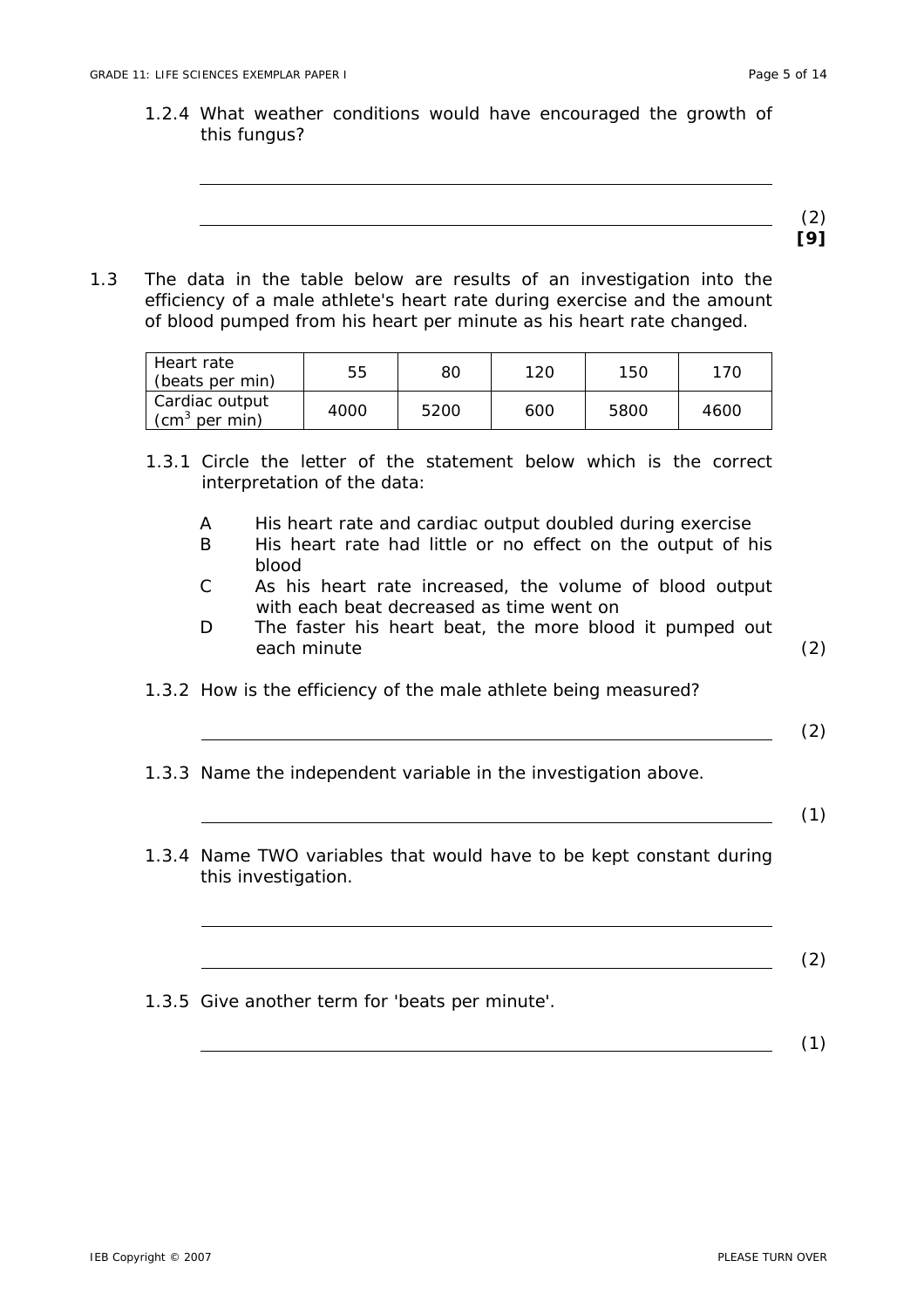(3)

- 1.3.6 Explain how the beats per minute are measured in this investigation. (4) **[12]**
- 1.4 Study the diagram below.



1.4.1 Provide labels for the following parts:



1.4.3 Explain what would happen to the person's vision if the muscles in the part labeled A were paralysed?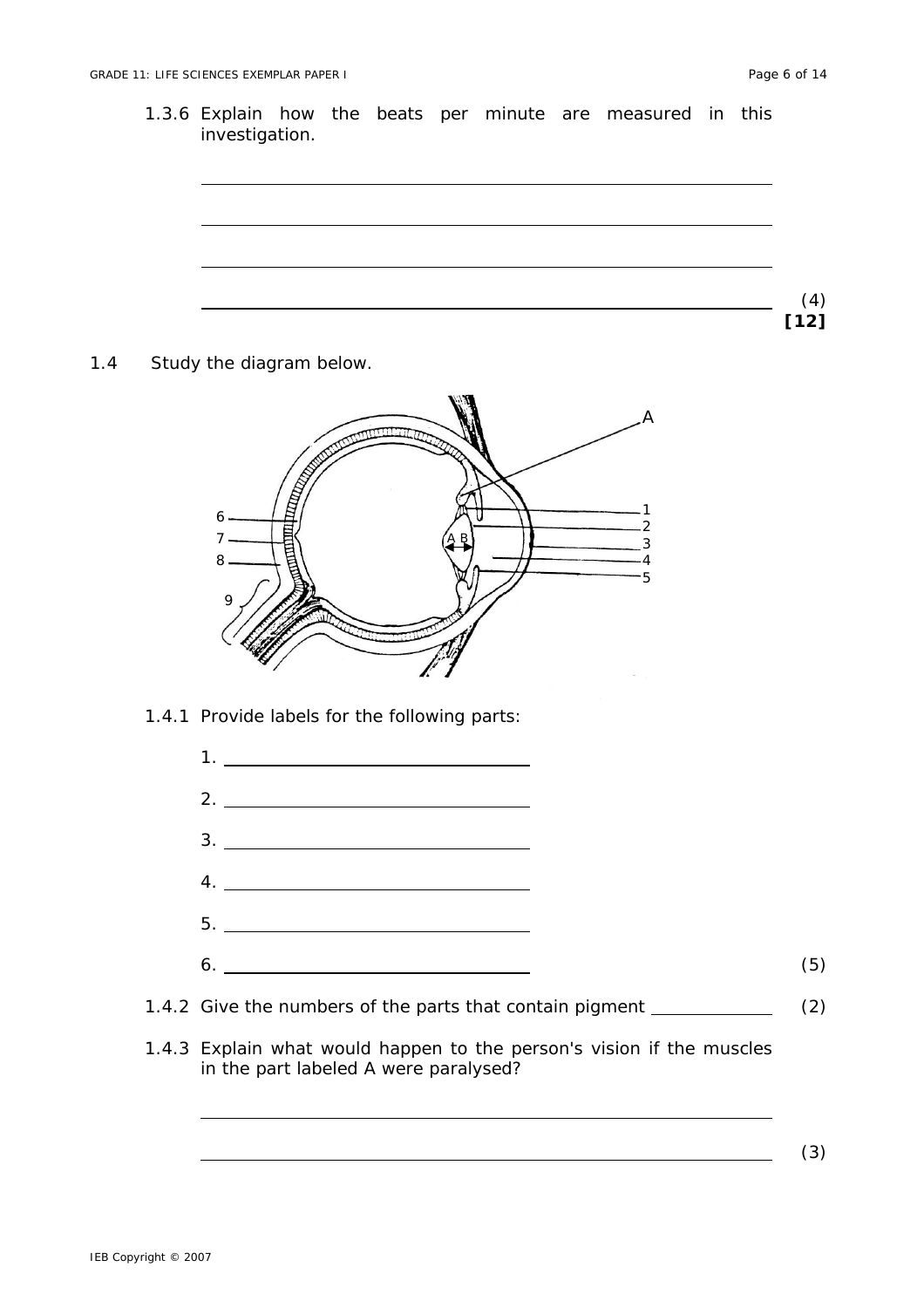1.4.4 The graph below shows changes in the convexity of the lens as different objects are viewed.



Write down the letter of the part of the graph that shows the lens under the following conditions:

- (a) Looking at an object 30 cm from the eye
- (b) Watching an object as it moves away from the eye
- (c) Looking at an object 12 m from the eye  $\qquad \qquad$  (3)

**[12]** 

# **Total for Section A: 50 marks**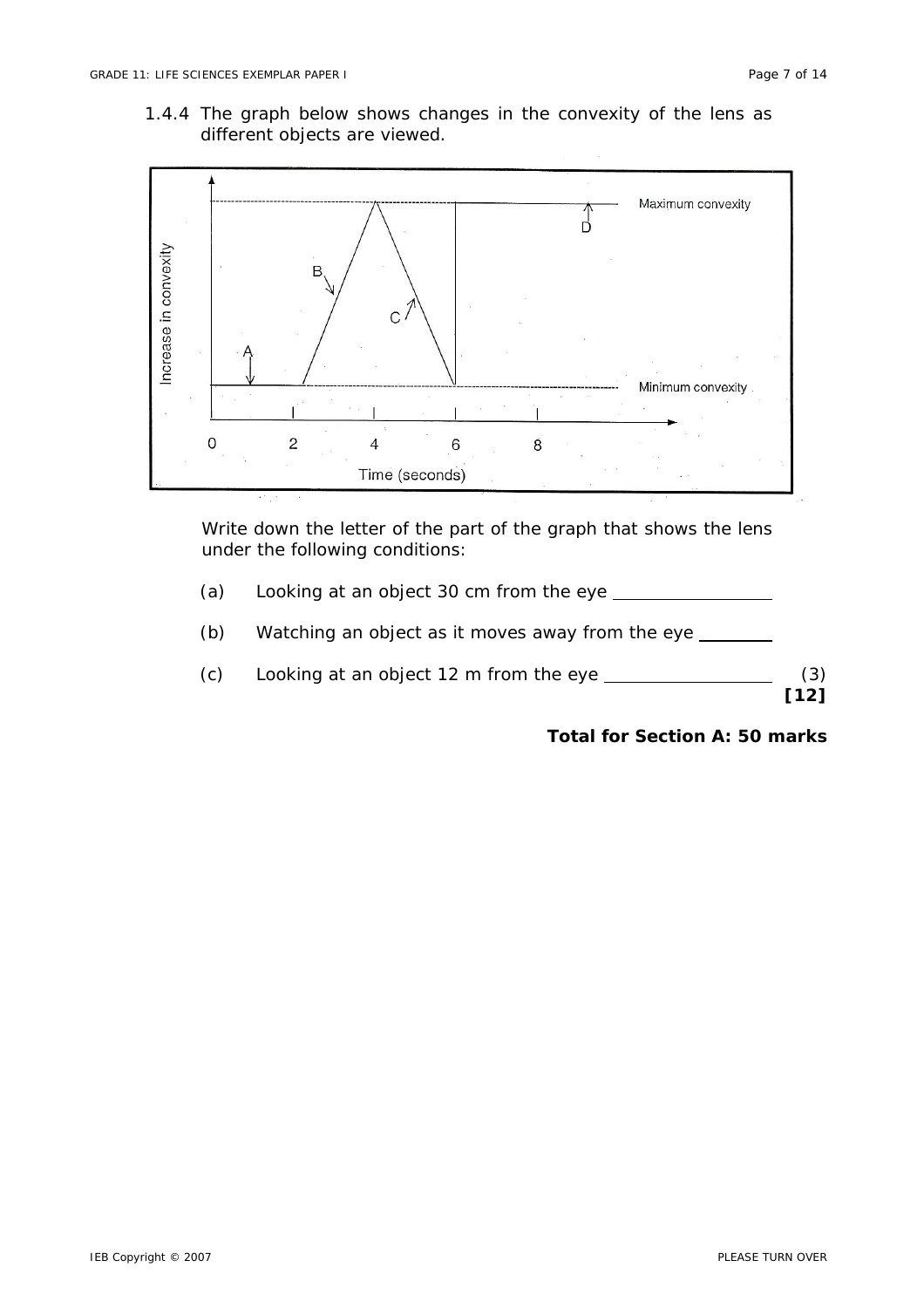# **Write the answers to this section on the paper provided**

# **QUESTION 2**

The diagram below shows part of the human digestive system.



| 2.1  | Name the organ labeled 1.                                                                                                       | (1) |
|------|---------------------------------------------------------------------------------------------------------------------------------|-----|
| 2.2. | Name two hormones that are made and released by this organ.                                                                     | (2) |
| 2.3. | Explain the difference in meaning between the following two terms:                                                              |     |
|      | 2.3.1 secretion<br>2.3.2 excretion                                                                                              | (4) |
| 2.4. | The flow diagram below shows the principle of 'negative feedback' which<br>keeps the balance of materials in the body constant. |     |
|      | decreased stimulus                                                                                                              |     |
|      | causes<br>causes                                                                                                                |     |
|      |                                                                                                                                 |     |
|      | decreased response<br>increased response                                                                                        |     |
|      | causes<br>cause                                                                                                                 |     |

increased stimulus

- 2.4.1 In your own words, explain what is meant by 'negative feedback'. (4)
- 2.4.2 Using the flow diagram above as a guide, draw and label your own flow diagram to explain the negative feedback of the two hormones that are released by the organ labeled 1. (5)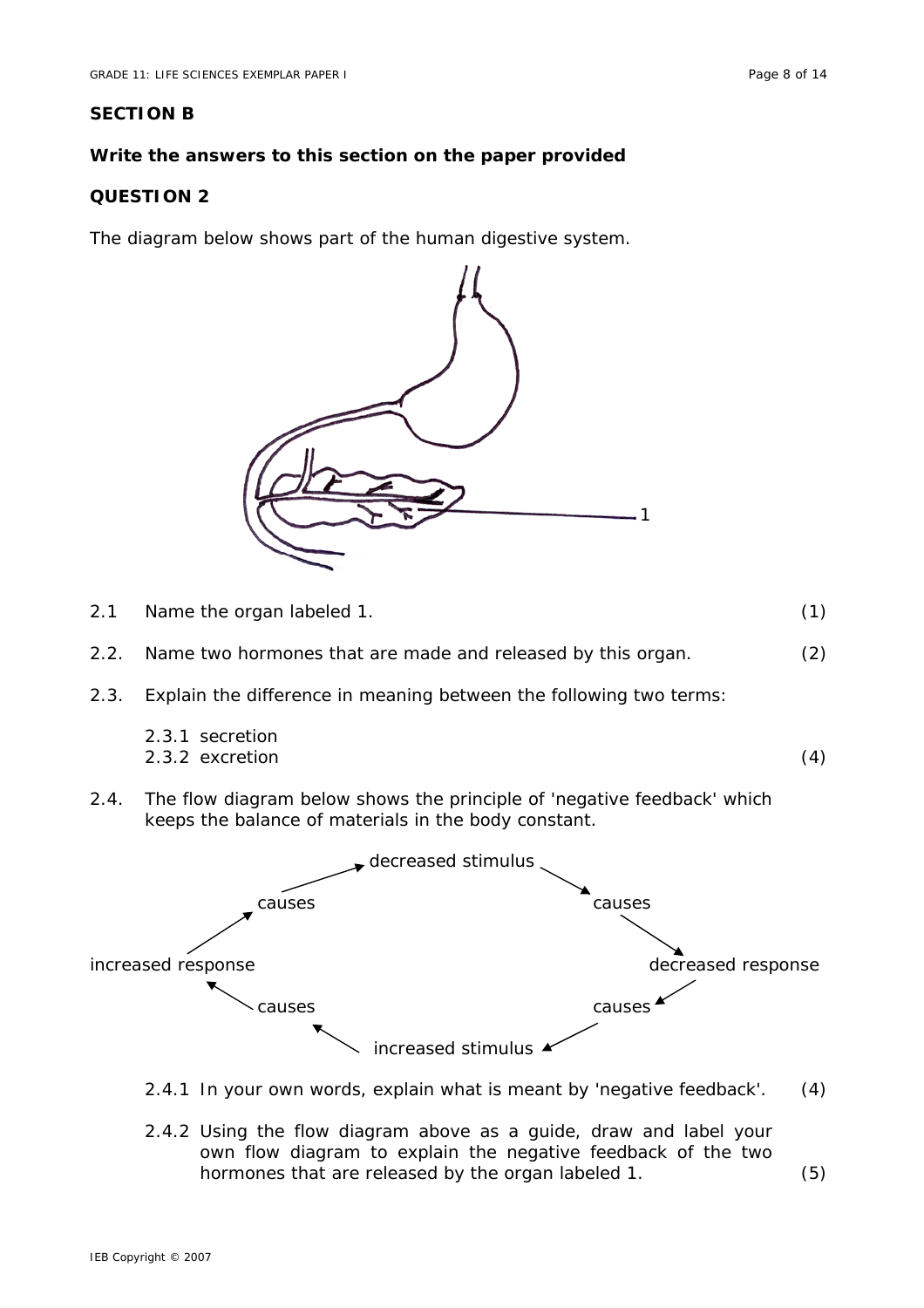- 2.5 Some people suffer from a condition called diabetes melitus. Describe this condition. (3)
	-

2.6 Read the following:

Diabetes often develops in older people because their insulin producing cells do not make and release enough insulin. These people need to be given insulin. As the expected life span of people increases the demand for artificial insulin is likely to increase in the future. Thanks to biotechnology this demand can be met.

Man's advancement in genetic engineering has meant that large amounts of insulin can be produced using bacteria or yeast. The gene that codes for the protein, insulin, is found in insulin producing cells. Various enzymes are used to cut this gene out of the human chromosome and insert it into the chromosome of a bacterial or yeast cell. When the bacteria or yeast reproduce they also produce insulin. The bacteria or yeast is placed into a fermenter and the organisms are allowed to grow into large populations thus producing large amounts of insulin. The insulin is drained from the fermenter and bottled for human use.

- 2.6.1 Why do you think yeast or bacteria are used to produce insulin? (2)
- 2.6.2 Using the information in the text given above draw a flow diagram to summarise the information given about the making of insulin. (5)
- 2.6.3 Do you think that the life of elderly people suffering from diabetes mellitus should be extended by giving them artificially produced insulin? Give reasons for your answer. (6)

**[32]** 

# **QUESTION 3**

3.1 A virus is known as an 'obligate parasite'. What does this mean? (2) 3.2 To date man has not yet found a cure for any diseases that are caused by viruses. Immunisation however, does help prevent us getting some of the viral diseases. Explain how the immunisation polio drops given to babies prevent polio developing in that person. (6)  **[8]**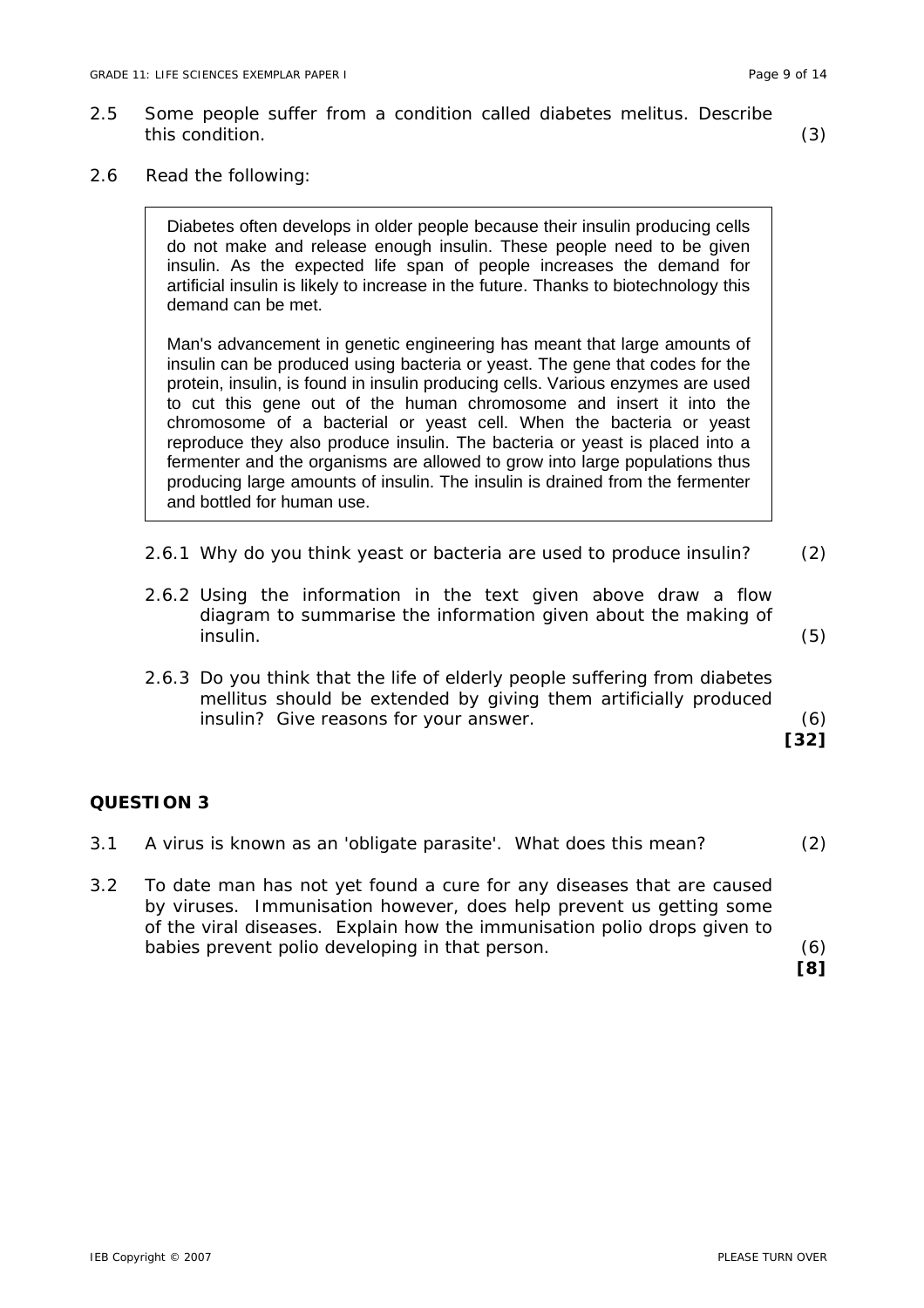#### **QUESTION 4**

An injured person was injected with adrenalin intravenously (into the vein). The graph below shows the changes that occurred in the pulse rate of this person after the injection was given.



- 4.1 Why did the adrenalin cause an increase in pulse rate? (1)
- 4.2 Give 1 reason why it is necessary to ensure that the pulse rate of a person does not become too low. (2)
- 4.3 By how much had the pulse rate increased one minute after the injection? (Show how you calculated this) (3)
- 4.4 Explain why the pulse rate increased and then decreased again. (4)
- 4.5 Explain why the adrenalin was injected into the venous system and not into the muscles. (3)
- 4.6 When people are injured and suffer from shock, their blood pressure often drops. By referring to the structure of blood vessels, explain what could cause this. (3)
- 4.7 Describe two other effects the adrenalin injection would have had on this patient (2)

**[18]**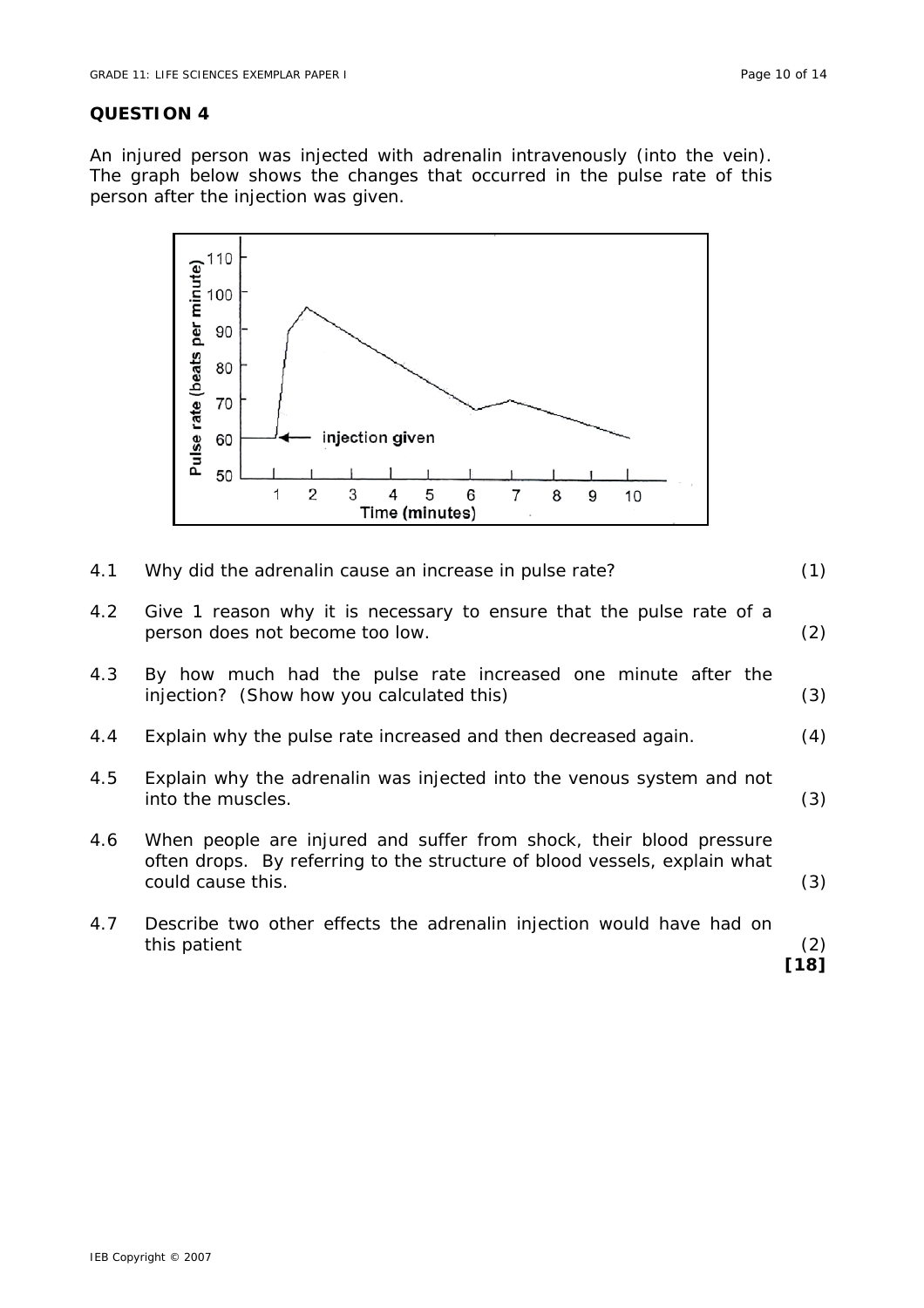# **QUESTION 5**

The diagram shows only the **left** side of the heart at two stages in a cardiac cycle.



| 5.1 | Name the structures labeled W, X and Z. |  |
|-----|-----------------------------------------|--|
|     |                                         |  |

5.2 Describe 2 visible pieces of evidence which indicate that the ventricle in Diagram B is in systole. (4) **[7]**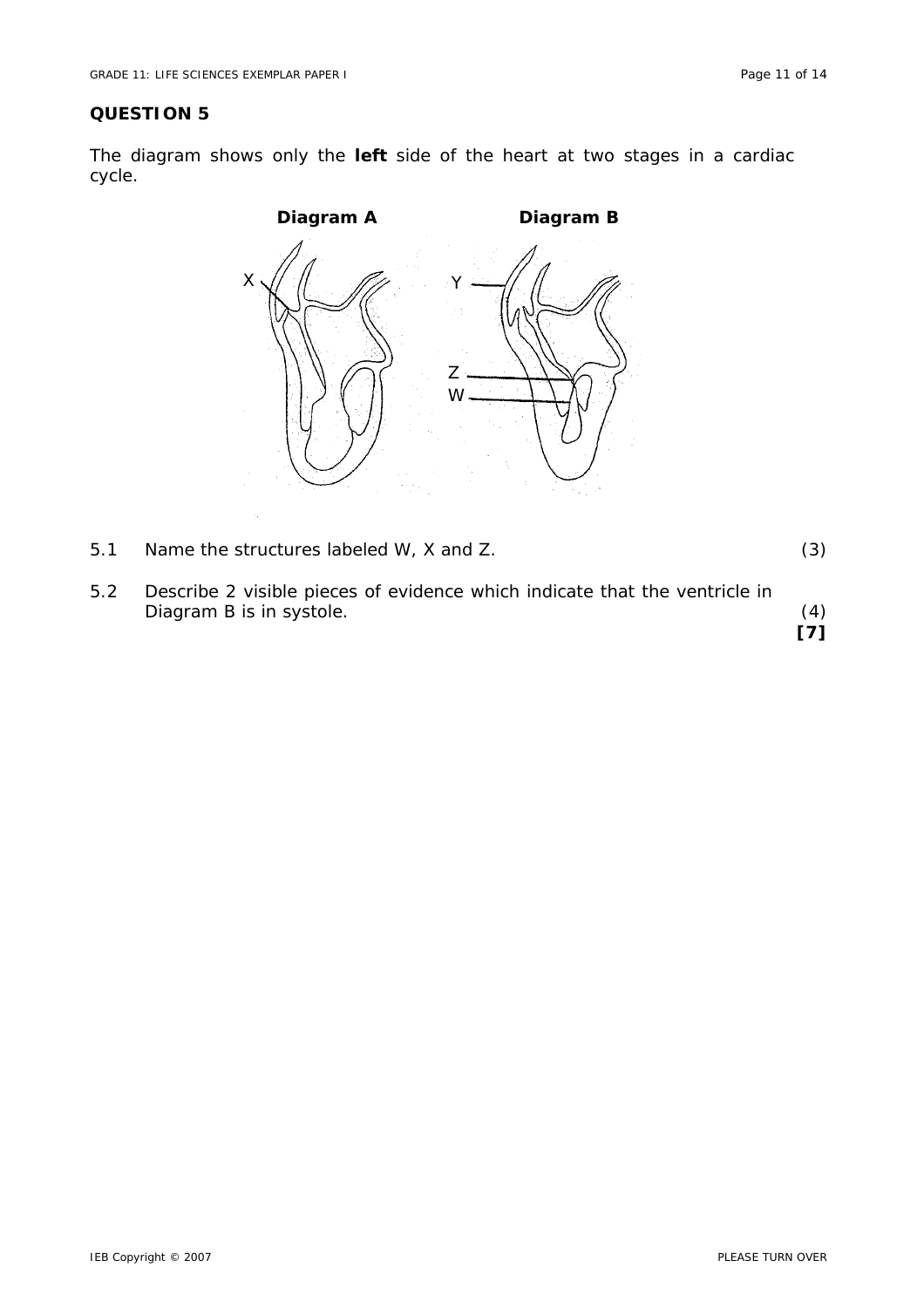### **QUESTION 6**

Drugs that affect the Central Nervous System compete with the body's own neurotransmitters in the "pleasure centres" in the brain. Long term use of these addictive drugs decreases the number of receptors on the nerve cells so that the "pleasure centres" of the brain are only stimulated when the drug abuser is taking drugs and no longer by the experiences that used to be pleasurable. Addictive drugs produce tolerance in the body. This means that the drug addict must keep taking larger amounts of the drug to experience the same effect. The increasing doses needed to produce the sensations of pleasure may become toxic (poisonous) or lethal (i.e. they may kill the person).

Study the graphs below which show the effect of drug tolerance on the doseresponse curve.



Effect of drug tolerance on the dose-response curve. A higher dose  $(X_2)$  is required to produce the same response after drug tolerance develops.

dose or concentration of drug  $(X)$ 

Graph showing the effect of drug tolerance on the physiological response in a person over time



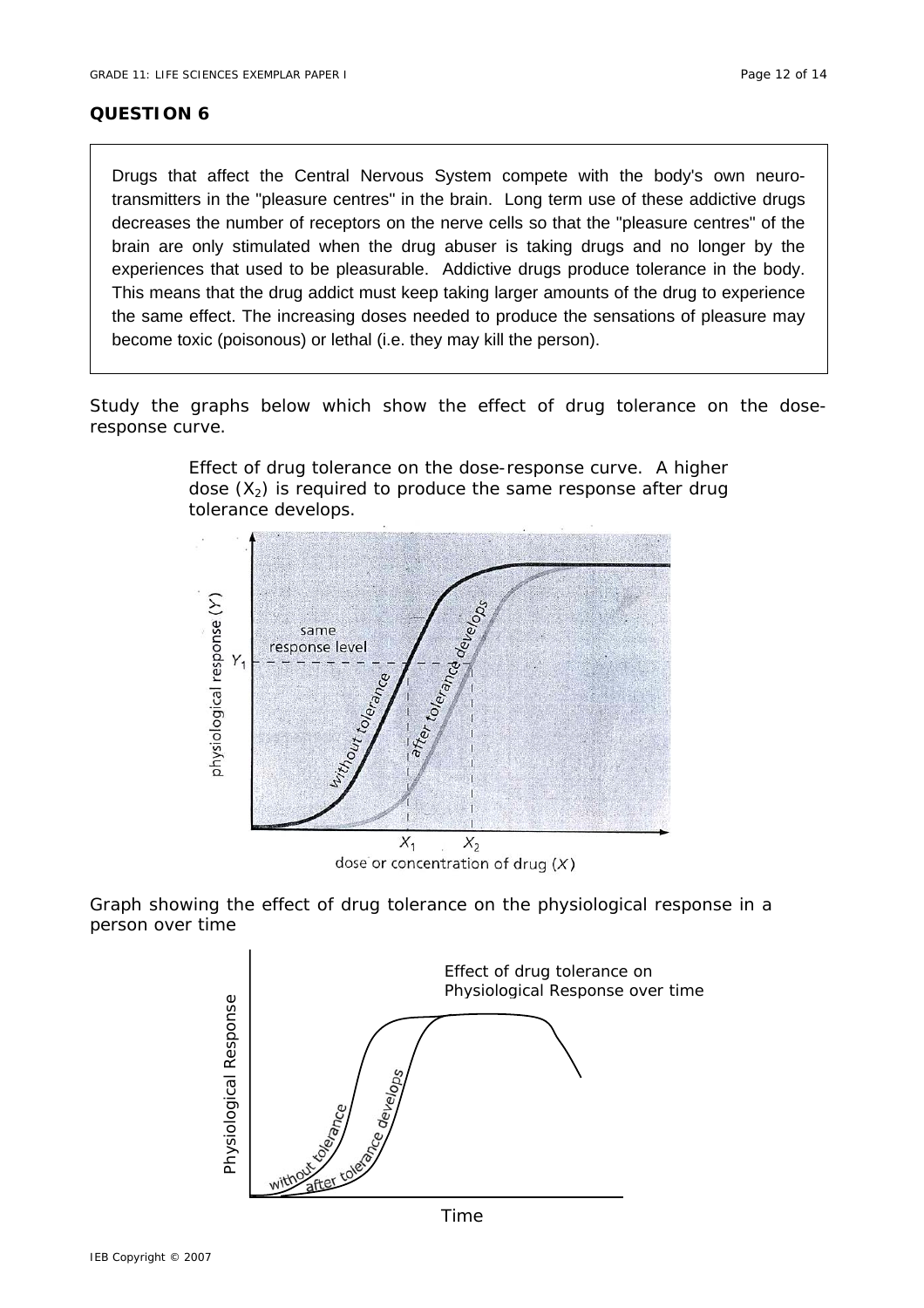Tolerance to drugs develops partly because the drug causes the liver to increase its production of certain enzymes. These enzymes break down the drugs so that the rate at which they are removed from the body increases with use. Drug tolerance is also caused because the drug decreases the number of receptors on nerve cells. Drug tolerance also means that there is an increase in the amount of the drug needed to produce a response. Heroin produces these changes in the brain within a week of daily use. More frequent use causes a higher level of tolerance to develop. Some drugs can cause permanent damage to receptors and therefore tolerance to these drugs becomes permanent.

6.1 What is the function of neurotransmitters? (2)

| 6.2 | Some well-meaning people suggest that drug addicts should be given<br>"all the drugs they want" to keep them off the street. Which two<br>biological reasons are given in the text that suggest that such an<br>approach would not work? | (2) |
|-----|------------------------------------------------------------------------------------------------------------------------------------------------------------------------------------------------------------------------------------------|-----|
| 6.3 | The graphs show another effect of tolerance which would cause an<br>addict to take drugs more often. What is this effect?                                                                                                                | (1) |
| 6.4 | By referring to information given in the text explain why drug-addicts<br>seldom get pleasure from things that used to stimulate the pleasure<br>centres in the brain.                                                                   | (1) |
| 6.5 | For what 2 purposes other than "giving pleasure" are drugs used?                                                                                                                                                                         | (2) |
| 6.6 | List two negative effects that illegal drugs and drug addiction have on<br>society.                                                                                                                                                      | (2) |
| 6.7 | "Many American people believe that there should be a "quick fix" for any<br>of "life's pains" that they might experience. This belief may contribute<br>to the enormous number of drugs both <i>legal and illegal</i> that they take".   |     |

Using the words in *italics* as a focus, explain what is meant by these two

sentences. (5)

 **[15]** 

#### **Total for Section B: 80 marks**